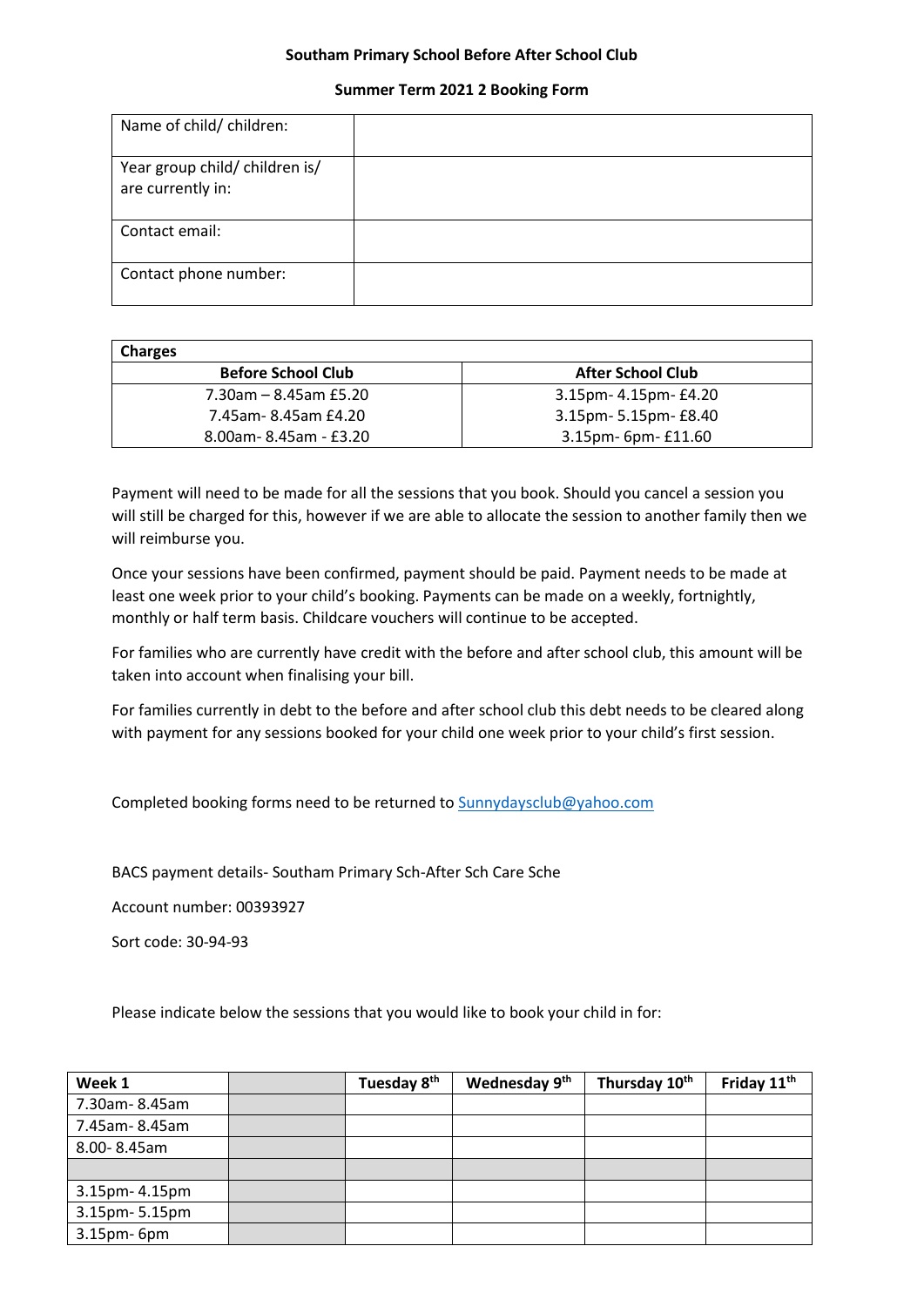| Week 2         | Monday 14 <sup>th</sup> | Tuesday 15 <sup>th</sup> | Wednesday 16 <sup>th</sup> | Thursday 17th | Friday 18 <sup>th</sup> |
|----------------|-------------------------|--------------------------|----------------------------|---------------|-------------------------|
| 7.30am-8.45am  |                         |                          |                            |               |                         |
| 7.45am-8.45am  |                         |                          |                            |               |                         |
| 8.00-8.45am    |                         |                          |                            |               |                         |
|                |                         |                          |                            |               |                         |
| 3.15pm- 4.15pm |                         |                          |                            |               |                         |
| 3.15pm-5.15pm  |                         |                          |                            |               |                         |
| 3.15pm-6pm     |                         |                          |                            |               |                         |

| Week 3         | Monday 21st | Tuesday 22nd | Wednesday 23rd | Thursday 24th | Friday 25th |
|----------------|-------------|--------------|----------------|---------------|-------------|
| 7.30am-8.45am  |             |              |                |               |             |
| 7.45am-8.45am  |             |              |                |               |             |
| 8.00-8.45am    |             |              |                |               |             |
|                |             |              |                |               |             |
| 3.15pm- 4.15pm |             |              |                |               |             |
| 3.15pm-5.15pm  |             |              |                |               |             |
| 3.15pm-6pm     |             |              |                |               |             |

| Week 4            | Monday 28 <sup>th</sup> | Tuesday 29th | Wednesday 30 <sup>th</sup> | Thursday 1st | Friday 2 <sup>nd</sup> |
|-------------------|-------------------------|--------------|----------------------------|--------------|------------------------|
| 7.30am-8.45am     |                         |              |                            |              |                        |
| 7.45am-8.45am     |                         |              |                            |              |                        |
| 8.00-8.45am       |                         |              |                            |              |                        |
|                   |                         |              |                            |              |                        |
| 3.15pm- 4.15pm    |                         |              |                            |              |                        |
| 3.15pm-5.15pm     |                         |              |                            |              |                        |
| $3.15$ pm- $6$ pm |                         |              |                            |              |                        |

| Week 5         | Monday 5 <sup>th</sup> | Tuesday 6 <sup>th</sup> | Wednesday 7 <sup>th</sup> | Thursday 8 <sup>th</sup> | Friday 9 <sup>th</sup> |
|----------------|------------------------|-------------------------|---------------------------|--------------------------|------------------------|
| 7.30am-8.45am  |                        |                         |                           |                          |                        |
| 7.45am-8.45am  |                        |                         |                           |                          |                        |
| 8.00-8.45am    |                        |                         |                           |                          |                        |
|                |                        |                         |                           |                          |                        |
| 3.15pm- 4.15pm |                        |                         |                           |                          |                        |
| 3.15pm-5.15pm  |                        |                         |                           |                          |                        |
| 3.15pm-6pm     |                        |                         |                           |                          |                        |

| Week 6         | Monday 12th | Tuesday 13th | Wednesday 14th | Thursday 15 <sup>th</sup> | Friday 16th |
|----------------|-------------|--------------|----------------|---------------------------|-------------|
| 7.30am-8.45am  |             |              |                |                           |             |
| 7.45am-8.45am  |             |              |                |                           |             |
| 8.00-8.45am    |             |              |                |                           |             |
|                |             |              |                |                           |             |
| 3.15pm- 4.15pm |             |              |                |                           |             |
| 3.15pm-5.15pm  |             |              |                |                           |             |
| 3.15pm-6pm     |             |              |                |                           |             |

| Week 7         | Monday 19 <sup>th</sup> | Tuesday 20 <sup>th</sup> | Wednesday 21st |  |
|----------------|-------------------------|--------------------------|----------------|--|
| 7.30am- 8.45am |                         |                          |                |  |
| 7.45am-8.45am  |                         |                          |                |  |
| 8.00-8.45am    |                         |                          |                |  |
|                |                         |                          |                |  |